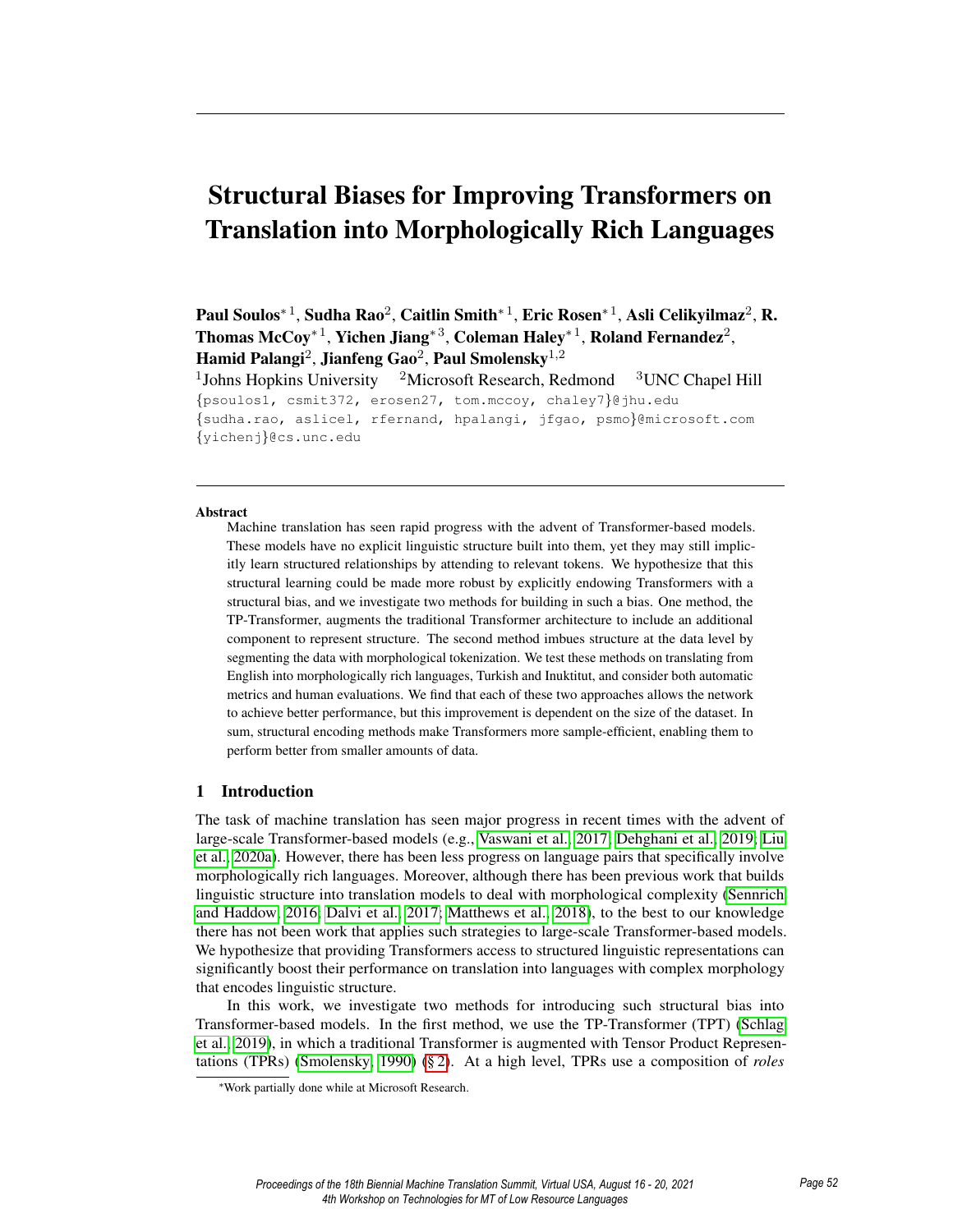| English:   | I want people to raise their hands who are in favour of the motion to report progress. (17) |
|------------|---------------------------------------------------------------------------------------------|
| Turkish:   | Ilerleme raporunun talep edilmesinden yana olanların el kaldırmalarını istiyorum. (9)       |
| Inuktitut: | isaaquvaksi taikkua nangmaksaqtut pigiaqtitausimajumut nuqqarumaliqtu. (5)                  |

Table 1: Parallel sentence in English, Turkish, and Inuktitut. The number of words in each translation (marked in parentheses) is indicative of their information density and, hence, their morphological complexity.

and *fillers* where roles encode structural information (e.g., the part-of-speech of a word) and fillers encode the content  $(e.g., the meaning of a word)$ . This enables learned internal structured representations. In the second method, we encode structure external to the model by segmenting training data using morphological tokenization (§3): morphological segmentation is done by existing parsers prior to training the Transformer. Since all neural models that operate over sequences tokenize the training data, through this method, we aim to answer the question of whether linguistically-informed tokenization that respects morphological structure can be helpful in processing morphologically-rich languages. Through the use of TPT, we aim to examine whether enabling a Transformer to learn its own structured *internal* representations will help it learn linguistic structure including structure which is encoded morphologically in morphologically-rich languages. Unlike the morphological tokenizer, the TPT architecture is language-agnostic and can be used on arbitrary datasets without feature engineering. We further investigate how the biases of these two approaches work together. We experiment on the task of translating from English into two morphologically rich languages: Turkish and Inukitut (Inuit; Eastern Canada). For Turkish, we train on several different dataset sizes from Open Subtitles (1.4M, 5M and 36M), a spoken-language domain, and also fine-tune on SETimes (200K), a news-wire domain. For Inuktitut, we train on the Nunavut Hansard Corpus (1.3M). We test models' performance using both an automatic metric and human evaluation (§5).

In the English to Turkish translation task, we find that the TP-Transformer beats the Transformer when evaluated for nuances such as morphology, word-order and subject/objectverb agreement. TPT provides a significant improvement on small datasets segmented with language agnostic BPE (∼ 1 BLEU for Open Subtitles 1.4m and ∼ 2.5 BLEU for Hansard) and a more modest improvement on larger datasets (0.16 BLEU for Open Subtitles 5m and 0.36 BLEU for Open Subtitles 36m). Using morphologically segmented data helps substantially with models that are trained on small datasets. This is true for both pre-training (Open Subtitles 1.4m and Inuktitut Hansard), as well as models that are trained on large datasets and later finetuned using a smaller dataset (SETimes). This suggests that the method of encoding structure directly in the training data helps substantially with sample efficiency and transfer learning. When our two techniques are used together, we achieve an **8 BLEU** improvement over the state of the art on translation into Inuktitut (Joanis et al., 2020).

In order to better understand our models, we conduct detailed analysis, including error analysis, on sample outputs from different model variations (Appendix G). We also separate results out into different bins as defined by the morphological density of the target outputs to understand how results vary with morphological complexity §6. We find that morphological tokenization is strongly correlated with improved performance on complex sentences.

#### 2 Using the TP-Transformer

The TP-Transformer (TPT) was introduced by Schlag et al. (2019) to improve performance on mathematical problem solving, a highly symbolic task. The model introduces an additional component to the attention mechanism which represents relational structure. In addition to the standard key  $K$ , query  $Q$ , and value  $V$  vectors used in attention, they introduce the role vector  $R$ .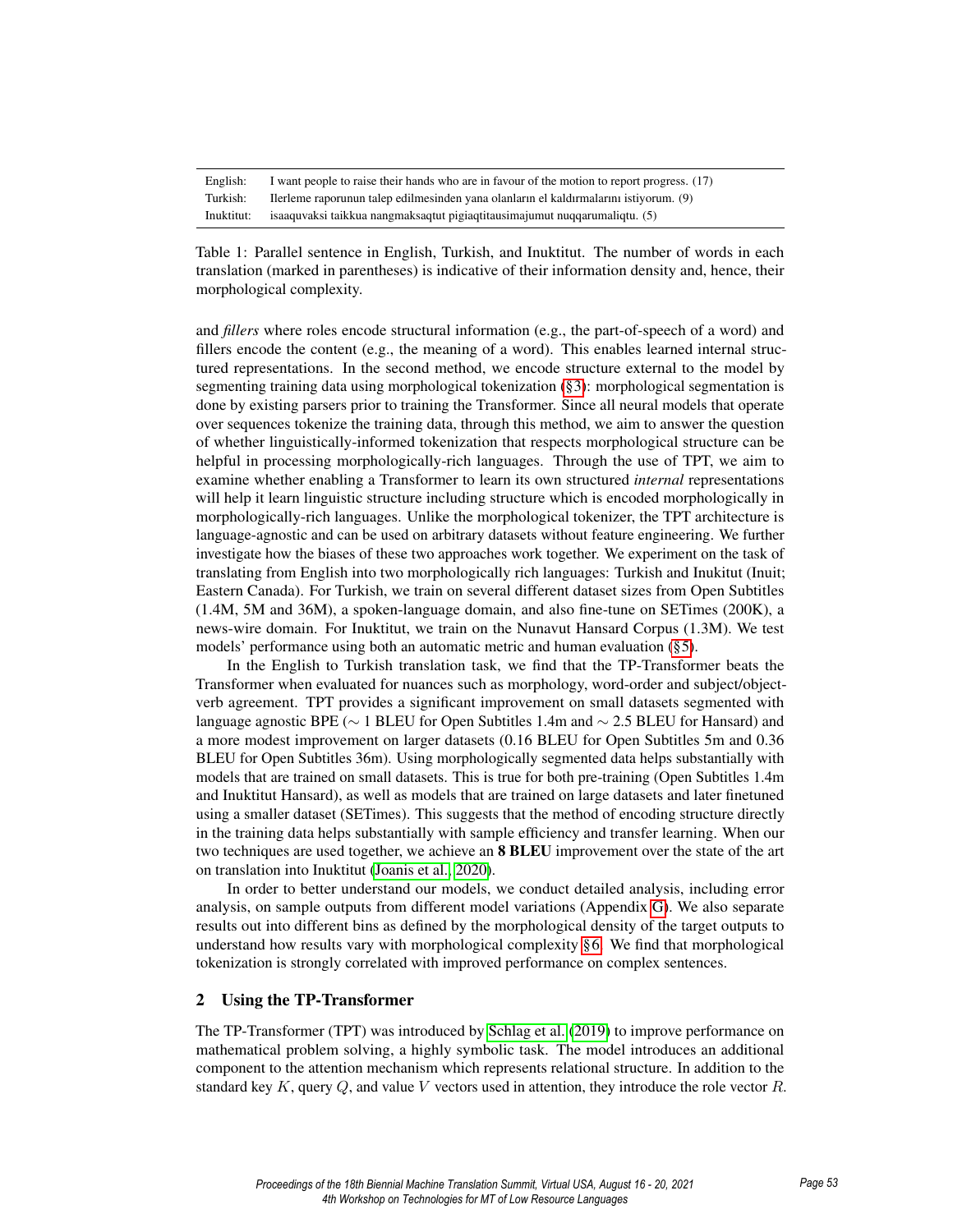Let the input for token  $i \in 1, ..., N$  at layer l be represented as  $X_i^l$ . For head h, the vectors are:

$$
Q_i^{lh} = X_i^l W_q^{lh} + b_q^{lh} \t K_i^{lh} = X_i^l W_k^{lh} + b_k^{lh} \t V_i^{lh} = X_i^l W_v^{lh} + b_v^{lh} \t R_i^{lh} = X_i^l W_r^{lh} + b_r^{lh}
$$

The output of soft attention  $\bar{V}_i^{lh}$  is:  $\bar{V}_i^{lh} = \sum_{t=1}^N \text{softmax}(\frac{Q_i^{lh} K_t^{lh}}{\sqrt{d_k}})^{\top} V_t^{lh}$ 

In a Tensor Product Representation, role vectors are bound to their corresponding filler vectors by the tensor product  $\otimes$  or some compression of it: in the TPT, we use the compression of discarding the off-diagonal elements, resulting in the elementwise or Hadamard product  $\odot$ . The query  $Q_i^{Ih}$  is interpreted as probing for a filler for the role  $R_i^{lh}$ , so the output of attention  $\bar{V}_i^{lh}$  is taken to be the filler of that role; thus for the original TPT, this yielded:  $Z_i^{lh} = \bar{V}_i^{lh} \odot R_i$ 

The role vector  $R$  is intended to act as a structural encoding independent of that structure's content (which is encoded in  $\dot{V}$ ). We hypothesize that, by disentangling structure and content in this way, we can improve the model's ability to place familiar linguistic units in novel structures (e.g., using a suffix with a word stem that never had that suffix during training). Such structural flexibility is crucial for morphologically-rich languages.



Figure 1: Architectural diagram of TPT attention mechanism. Highlighted section shows the additional components added to standard Transformer attention.

fixes, each of which may have multiple surface forms.

We used two methods of subword tokenization: one utilizing a type of characterlevel byte-pair encoding (Gage, 1994), and one incorporating morphological parsing plus byte-pair encoding. The first method (which we label 'BPE') used SentencePiece (Kudo and Richardson, 2018), a tokenizer that builds subword tokens using a combination of bytepair encoding and unigram language modeling. BPE relies only on character frequencies and incorporates no morphological information.

We make two modifications to the TPT used in Schlag et al.  $(2019)^1$ . First, we use relative position embeddings (Shaw et al., 2018). We also use a residual connection to produce gradients that are not zero;  $\bar{V} \odot R$  is a multiplicative interaction, so values of  $R$  near  $0$ will produce activation values and gradients of 0. This is similar to the model detail in Perez et al. (2017) Section 7.2. A schematic of our attention is shown in Figure 1. The rest of the architecture follows the standard residual connections and encoder-decoder architecture defined in Vaswani et al. (2017)

#### 3 Using morphological segmentation

Our target languages, Turkish and Inuktitut, both exhibit a high degree of morphological complexity. Words in both languages consist of a root followed by potentially many suf-

| Language   | <b>Segmented Word</b>                         |
|------------|-----------------------------------------------|
| Turkish    | anla-t-ma-yacak                               |
| Gloss      | understand-CAUS-NEG-FUT                       |
| English    | will not tell                                 |
| <b>BPE</b> | anlat-mayacak                                 |
| Inuktitut  | miv-vi-liar-uma-lauq-tur-uuq                  |
| Gloss      | land-place-go-want-PAST-3S-say.3S             |
| English    | He said he wanted to go to the landing strip. |
| <b>BPE</b> | mivvi-lia-ruma-lau-qturuuq                    |

Table 2: Morpheme breakdown, gloss, English, and BPE tokenization of Turkish and Inuktitut morphologically complex words

<sup>1</sup>Code available at <https://github.com/psoulos/tpt>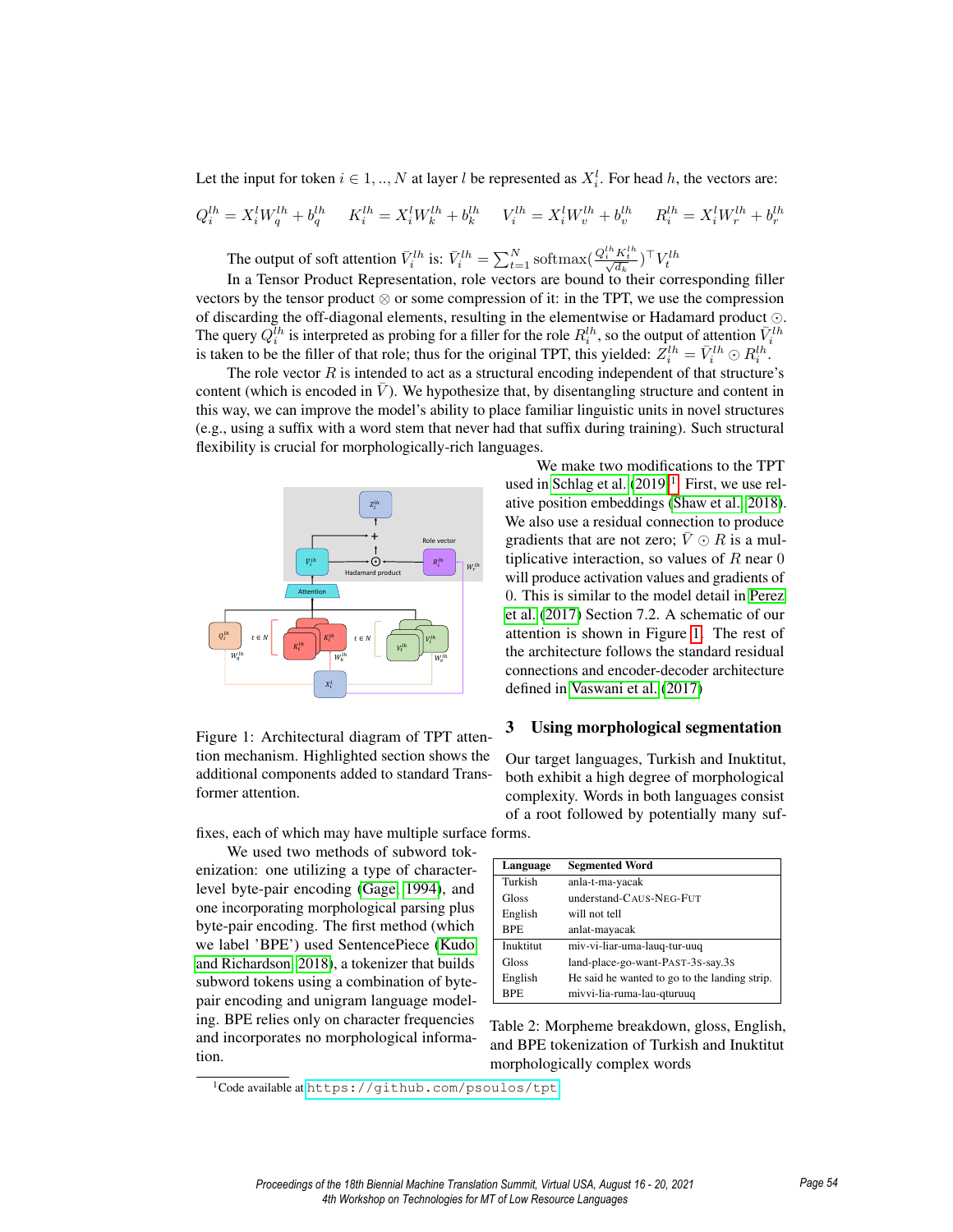The second method (which we call 'morphological tokenization') incorporated morphological information by parsing all words (i.e. breaking them up into their composite morphemes) in our morphologically complex target languages before tokenizing them. For Turkish, we used the morphological parser from Zemberek (Akın and Akın, 2007), an open-source Turkish NLP toolkit. Zemberek uses sentence-level disambiguation to produce the most likely parse of each word given its sentential context. For Inuktitut, we used the morphological parsing method adopted by Joanis et al. (2020), incorporating a symbolic parser with a neural parser backoff. See Appendix D for implementational details on morphological segmentation.

The differences in how these tokenizers divide multi-morphemic Turkish and Inuktitut words into subwords are illustrated in Table 2. The boundaries determined by BPE do not reflect the internal morphological structure of these words.

#### 4 Dataset description

#### 4.1 English-Turkish data

For pretraining of the English-Turkish translation model, we used the Open Subtitles corpus (Lison and Tiedemann, 2016). This corpus consists of a large number of aligned pairs of subtitles from film and television. In order to test the effect of dataset size on model performance, we utilized three splits of this corpus: the full-size corpus, a sample of five million sentence pairs, and a sample of approximately one million sentence pairs. For fine-tuning of the English-Turkish model, we used the South-East European Parallel (SETimes) Corpus. SETimes is a collection of short written news stories in ten languages. For this task, we used the subset of this corpus that was used for the WMT 2018 English-Turkish shared translation task (Bojar et al., 2018).

#### 4.2 English-Inuktitut data

| Corpus              | Training   | Validation | <b>Test</b> |
|---------------------|------------|------------|-------------|
| Open Subtitles 36m  | 28.694.211 | 3.586.776  | 3,586,777   |
| Open Subtitles 5m   | 4,000,000  | 500,000    | 500,000     |
| Open Subtitles 1.4m | 1.300.000  | 65,000     | 65,000      |
| <b>SETimes</b>      | 207,678    | 3.007      | 3,000       |
| Nunavut Hansard     | 1.312.791  | 5.494      | 6.181       |

Table 3: Number of training, validation, and test samples in the different datasets.

Like Turkish, Inuktitut is a morphologically complex language. Words may consist of a root, a prefix, and potentially many suffixes. Table 2 contains an example of a multimorphemic Inuktitut word. For training of the English-Inuktitut translation model, we used the Nunavut Hansard Inuktitut–English Parallel Corpus 3.0 (Joanis et al., 2020), the only sizable publicly available bilingual cor-

pus. The dataset consists of over one million aligned sentence pairs from government proceedings. The size of the dataset splits are reported in Table 3.

#### 5 Experimental Results

We aim to answer the following research questions (RO) through our experimentation:

- 1. Do either or both of our structural methods improve translation?
- 2. If so, how does that advantage interact with:
	- (a) Training data quantity?
	- (b) Transfer learning?
	- (c) Morphological richness of language?

As a baseline, we trained the standard Transformer model (Vaswani et al., 2017) with the addition of relative position embeddings (Shaw et al., 2018). Model training details and computing resources can be found in Section 1 and 2 of the supplementary materials. For each model, we used either byte pair encoding (BPE) (Sennrich et al., 2016) or morphological tokenization as described in §3. In order to see how our changes relate to sample efficiency, we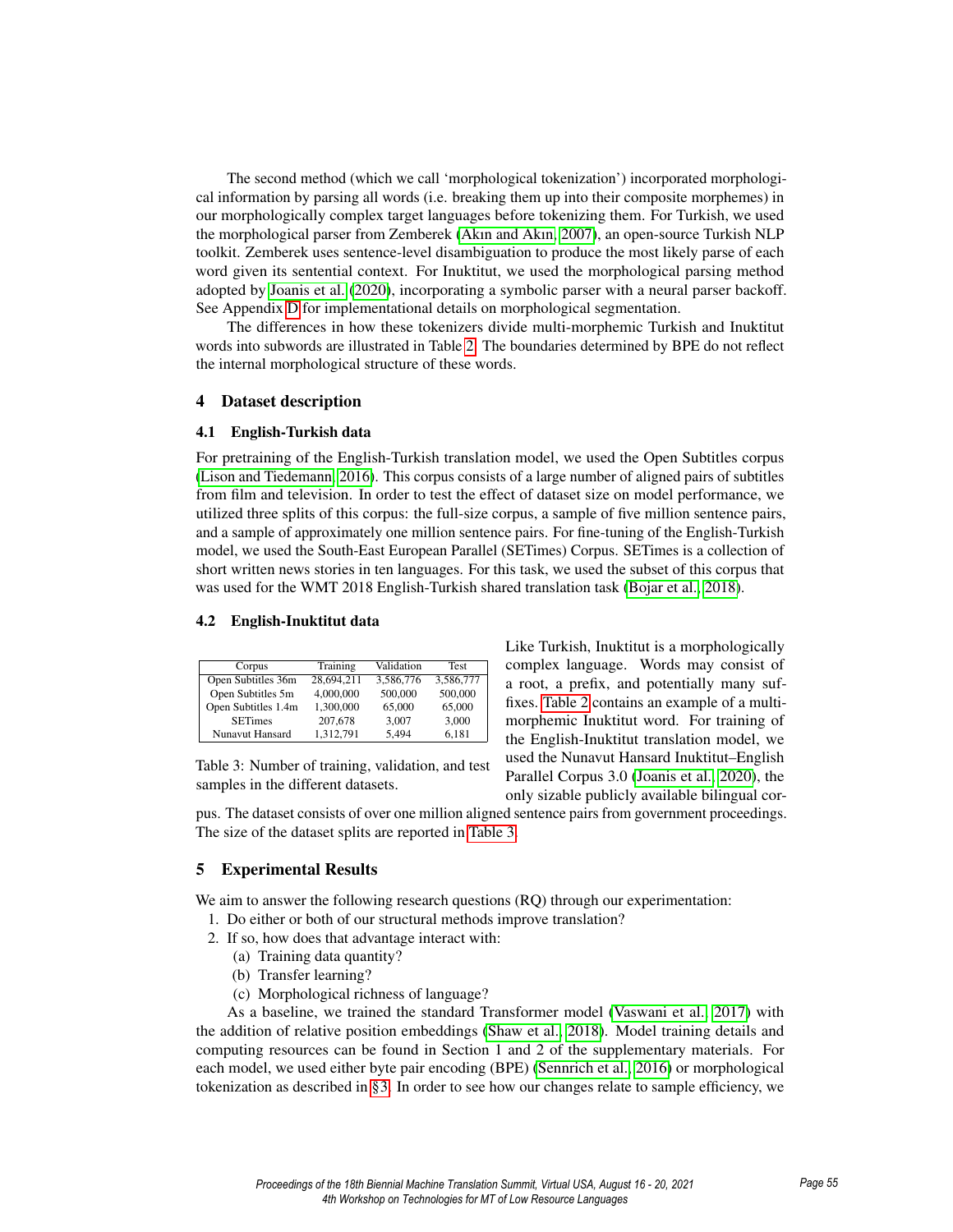vary the size of the subset of the Open Subtitles dataset used for training. We used the SETimes dataset to finetune these models to test whether either structural bias improves transfer learning. We also trained models on the Inuktitut dataset to compare the results from languages with differing morphological richness.

|                  | <b>Transformer</b> | <b>TP-Transformer</b> |
|------------------|--------------------|-----------------------|
| 1.4 <sub>m</sub> | $7.5 + .43$        | $8.44 \pm .25$        |
| 1.4m morph       | $16.63 \pm .19$    | $16.89 \pm .07$       |
| 5m               | 18.70              | 18.86                 |
| 5m morph         | 18.84              | 19.19                 |
| 36m              | 20.95              | 21.31                 |
| 36m morph        | 21.05              | 21.32                 |

#### 5.1 Automatic Metric Results

Table 4: BLEU scores on the test set of Open Subtitles separated by training set size and tokenization method. For the 1.4m runs, we show the mean and standard deviation of three randomly initialized models. The larger datasets only have one run each due to computational resource reasons.

Table 4 shows the test set  $BLEU^2$  scores for the different size splits of the Open Subtitles dataset (Research Question RQ2a). For the smallest data split of 1.4m samples, TPT provides almost 1 BLEU improvement over a standard Transformer. Using a morphological tokenization provides an 8 BLEU improvement on the small split. Using TPT with morphologically tokenized data does not provide any additional benefit on the 1.4m split. For the two larger splits, TPT (across columns) and morphological parsing (across rows) provides minor improvements (0.1–0.36 BLEU), and this improvement becomes more modest when both are combined (top left cell to bottom right cell) (0.49 BLEU on the 5m split and 0.37 on the full 36m split). Next, in order

to analyze whether either structural bias helps with transfer learning (RQ2b), we take the best performing models shown in Table 4 and finetune them on the SETimes dataset.

|           | <b>Transformer</b> | <b>TP-Transformer</b> |
|-----------|--------------------|-----------------------|
| 5m        | 14.19              | 14.25                 |
| 5m morph  | 15.16              | 15.39                 |
| 36m       | 16.77              | 17.01                 |
| 36m morph | 18.35              | 18.82                 |

Table 5: BLEU scores on the test set of SETimes from models pretrained on OpenSubtitles (5m) and finetuned on SETimes (200K) divided by training set size and tokenization.

|               | <b>Transformer</b> | <b>TP-Transformer</b> |
|---------------|--------------------|-----------------------|
| RPE.          | $18.56 + 1.92$     | $21.12 + 70$          |
| Morphological | $26.05 \pm .90$    | $28.3 + 50$           |

Table 6: BLEU scores on the test set of Inuktitut divided by tokenization. We show the mean and standard deviation of three randomly initialized models.

The BLEU scores for these finetuned models can be seen in Table 5. There is a large increase in BLEU score across rows between models that use either BPE encoding or morphological tokenization. This provides further evidence for the findings from the 1.4m split in Table 4 that morphological tokenization provides a large improvement in low data regimes. While morphological tokenization does not provide much of an improvement during large-scale pretraining, it is beneficial for transfer learning on a smaller domain.

In addition to Turkish, we trained models on the Inuktitut dataset described in §4.2 to understand the variance of model performance by the morphological richness of languages (RQ2c). We trained models using both data tokenized by BPE encoding as well as by an Inuktitut morphological parser. The results are shown in Table 6. As we saw on both the 1.4m Open Subtitles split and SETimes,

<sup>&</sup>lt;sup>2</sup>We calculated BLEU using SacreBLEU (Post, 2018) and the signature is "BLEU+case.mixed+numrefs.1+smooth.exp+tok.13a+version.1.5.0". All models were also tested with CHRF (Popovic, 2015) and the results can be found in Appendix E. ´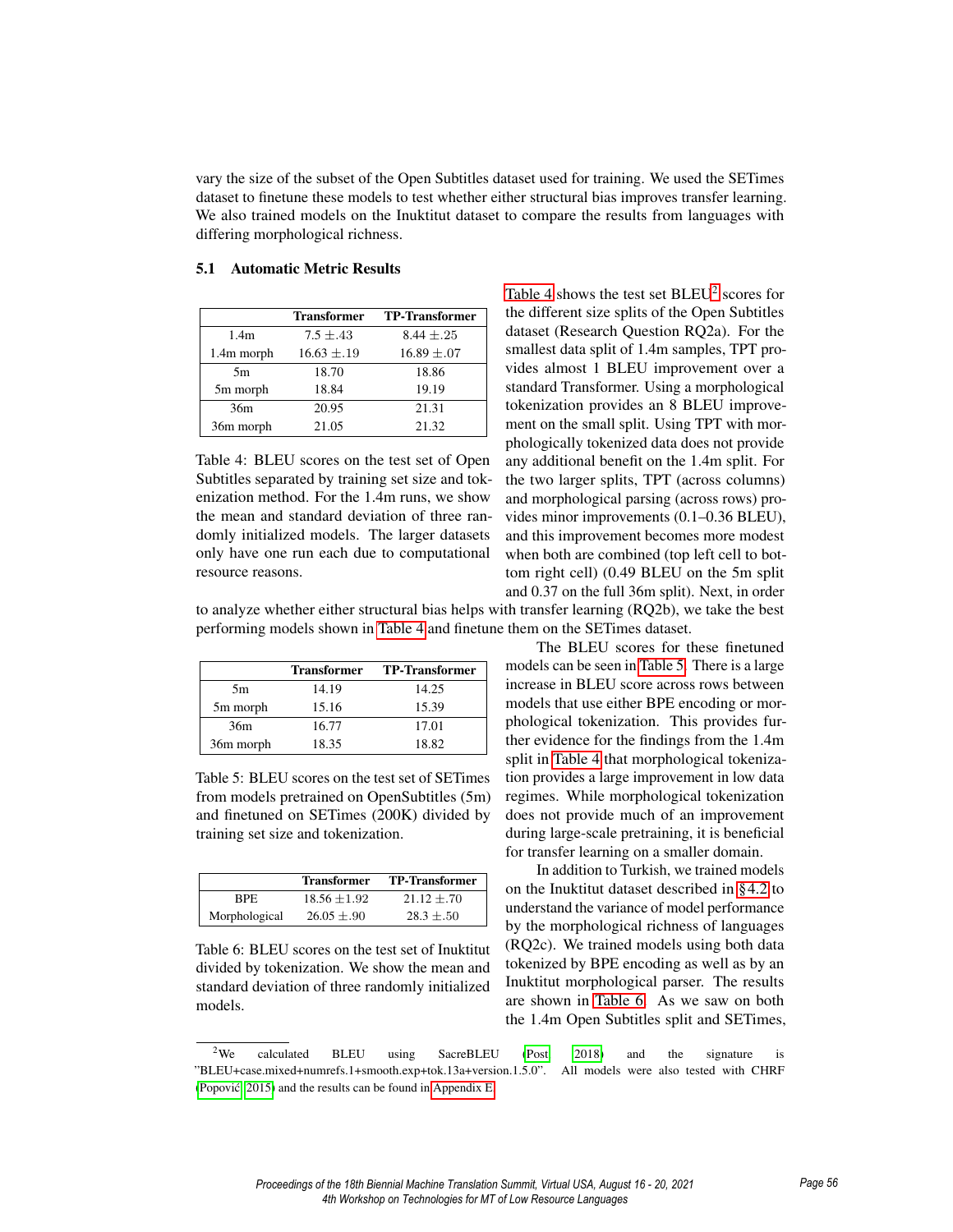

Figure 2: Human judgment results: (a) Comparison between Transformer (TF) and TPT on different criteria when trained on Open Subtitles (5m) using BPE encoding. (b) Comparison between Transformer and TPT when trained on Open Subtitles (5m) using morphologically segmented data. (c) Comparison between Transformer (TF) and TPT on meaning preservation when trained on different datasets.

morphological tokenization provides a huge improvement in BLEU. TPT provides a large average improvement regardless of the tokenization scheme, although the BPE Tranformer in particular has a high variance and is sensitive to random initialization. Inuktitut is more morphologically complex than Turkish across several measures of morphological complexity<sup>3</sup> and it is possible that TPT models perform better with more complex morphology. For example, compare the improvements from using TPT over a standard transformer for BPE on the Open Subtitles 1.4m split and Inuktitut. TPT provides ∼1 BLEU improvement on Turkish, and this improvement increases to ∼2.5 on Inuktitut. The previous state-of-the-art on the Hansard dataset is 20.3 BLEU on the test set (Joanis et al., 2020). Both methods proposed in this paper improve on that, and together they improve the state-of-the-art by 8 BLEU.

#### 5.2 Human-based Evaluation Results

The BLEU scores in the previous section give us a single number summarizing the quality of our translations. We now evaluate some of the finer-grained characteristics of the outputs. We focus on four aspects of the output that are likely to benefit from more robust encodings of structure: morphology, word-order, subject-verb agreement and fluency.

We use Amazon Mechanical Turk to get human judgements. We perform a comparative study where we show annotators two Turkish translations from the transformer and the TPT models trained on the 5m Open Subtitles split. We do not show the English source sentence since the four criteria of evaluation in this study does not require looking at the source sentence. We collect three annotations per comparison and use only those instances where at least 2 out of the 3 annotators agree on the same answer. We collect annotations on 180 instances for each of the two comparative studies. See Appendix F for the questions asked to annotators.

Figure 2a shows the result of this comparison when we use BPE encoding to tokenize the data whereas Figure 2b shows the result of this comparison when we use morphological segmenter to tokenize the data. Under BPE encoding, we find that TPT has slightly less morphological and agreement errors and has significantly less word-order issues. This suggests that the structural bias introduced by the TPT helps in forming sentences that are overall morphologically better

 $3$ Using the parallel test sets from Mielke et al. (2019), we measured a type-token ratio of 0.42 for Inuktitut and 0.19 for Turkish, as well as a relative entropy of word structure of 1.75 for Inuktitut and 1.21 for Turkish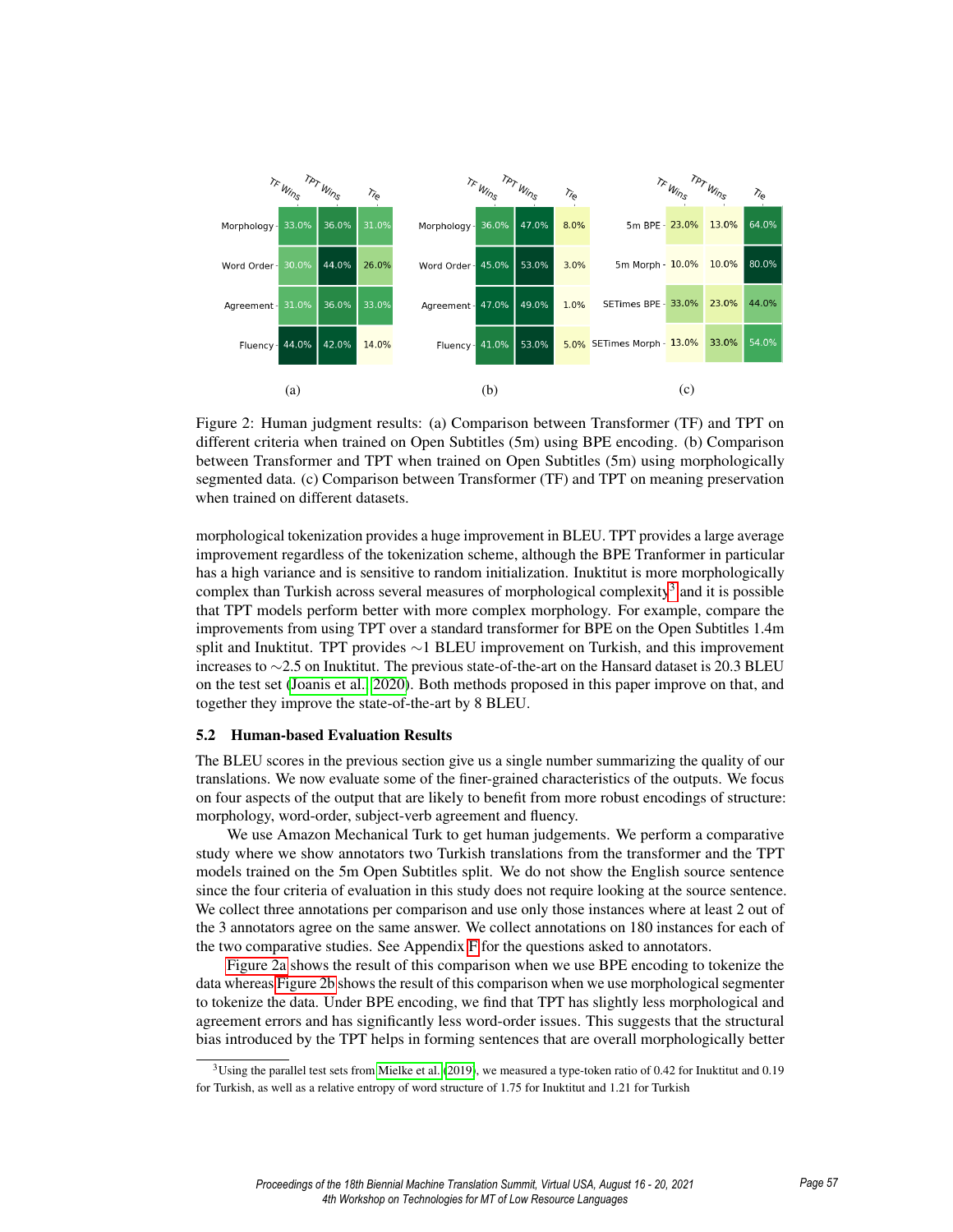formed. On the other hand, annotators find translations from the Transformer to be slightly more fluent than those from the TPT. Under morphologically segmented data, annotators find translations from TPT are significantly better than the Transformers in morphological form and word-order and slightly better in subject-verb agreement, providing further evidence that the structural bias introduced by the TPT is helpful. Moreover, annotators also find translations from TPT in this case to be more fluent than those from the Transformer.

We perform an additional study to understand which of the two model translations best preserves the meaning of the English source sentence. We ask an expert, a linguistically-trained native Turkish speaker, to annotate 30 instances each from eight model outputs (5m Open Subtitles BPE & morphologically tokenized, SETimes BPE & morphologically tokenized for both Transformer and TPT). We show them the English sentence and two Turkish translations. We ask them "*Grammatical issues aside, which of the two translations better preserves the meaning of the English sentence?*" and let them choose from A, B or Both preserve equally. Figure 2c shows the results of this study. In the Open Subtitles dataset, we find the difference between Transformer and TPT performance is too small under both BPE encoding and morphological segmentation. In the SETimes dataset, we find the same trend under BPE encoding. Only under morphologically segmented data in SETimes, TPT significantly wins over Transformer. These results show that when we include the English source sentence, it is inconclusive if TPT or Transformer is better. This suggests that although TPT improves the ability to compose Turkish text (as found by the first study), it does not affect the ability to determine which Turkish output should go with a given English input.

#### 6 Morphological density analysis

Given the rich morphology of the target languages, we are interested in whether either structural bias or morphological segmentation improves performance on more morphologically complex sentences. To answer this question, we used our Turkish morphological segmenter on sequences from the test set and binned sentences based on the average morphemes per word in a sentence. For example, a long sentence with simple words that are all a single morpheme would have an average morpheme per word of 1, whereas a sentence that is made of complex words would have a larger average morpheme per word. We then calculated the BLEU score for each of these buckets so that we could see if our models performed better on sentences that are morphologically complex.

The results are shown in Figure 3. On the 36m training set (top row), both of our methods provide an improvement at almost every morpheme density. Comparing TPT to a standard Transformer, Figure 3a shows a relatively consistent improvement of around 0.4 BLEU with a large increase for simple sentences. Comparing standard transformers with morphological parsing against BPE, Figure 3b shows that as the morphological complexity of sequences increases, the model using morphological tokenization improves over BPE tokenization. The same trend is visible when comparing TPT with morphological tokenization with a standard transformer using BPE tokenization (Figure 3c), except the magnitude of the increase is greater.

The morphological analysis on the 5m training set (bottom row) is less conclusive. TPT does not appear to have any impact as the morphological density increases (Figure 3d). Morphological tokenization shows a similar upward trend as on the 36m dataset, but this improvement disappears suddenly at 3.0 morphemes per word (Figure 3e). As the morphological density increases, the number of samples for each bucket on the test set decreases, so it is possible that the sudden drop is the result of too few samples.

Our results also show some correspondence with the overall morphological complexity of the dataset. We computed a modified version of the  $C<sub>D</sub>$  measure (the "relative entropy of word structure") from Bentz et al. (2016), as we found it to be the most robust to the meaning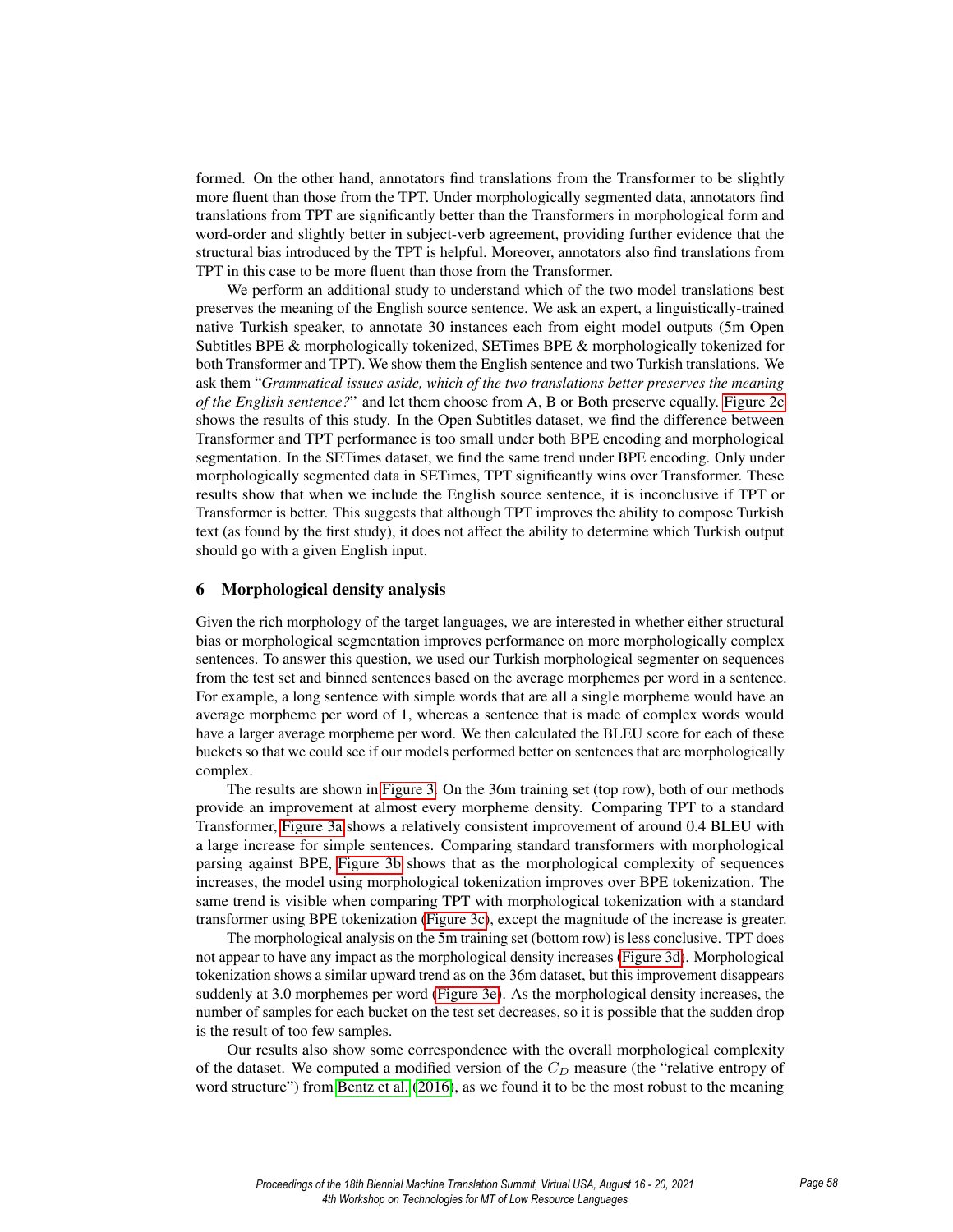

Figure 3: BLEU score differences between models on the Turkish Open Subtitles 36m (top row) and 5m (bottom row) training sets bucketed by morphological density (average number of morphemes per word in a sentence).

variations between corpora (Supplementary materials section 4). Higher values of this measure correspond to more regular structure/information in words, and thus, greater morphological complexity. We computed the measure over the first 100,000 characters of the test set of each dataset. We computed  $C_D$  as 1.89 for the Hansard dataset, while the Turkish datasets ranged from  $C_D$  1.45-1.49. This corresponds to the relatively large increase in BLEU seen for Inuktitut.

#### 7 Related Work

**Translating into Morphologically-rich languages** Previous work has leveraged morphology for translating into morphologically-rich languages. Turhan (1997) uses a recursive symbolic system to translate from English into Turkish including a morphological generator. Ataman et al. (2020) use hierarchical latent variable models to model both character and morpheme level statistics for translating into morphologically rich languages (Arabic, Czech, Turkish) with GRUs. Passban et al. (2018a) introduce a character-level neural machine translation model for translating into morphologically rich languages which incorporates a morphology lookup table into the decoder whereas Passban et al. (2018b) propose a subword-level model that uses separate embedding for stem and affix. Joanis et al. (2020) introduced the dataset that we use for Inuktitut and also explored using morphological segmentation for alignment as well as neural and statistical machine translation. This work was followed up by Knowles et al. (2020) who introduce additional methods techniques on the Inuktitut dataset. Roest et al. (2020) and Scherrer et al. (2020) also investigated morphological segmentation in Inuktitut in addition to data augmentation and pretraining.

Using Transformer-based models for translation In recent times, there have been several work that use variations of Transformer (Vaswani et al., 2017) model for the task of machine translation. Chen et al. (2018) combine the power of recurrent neural network and transformer. Dehghani et al. (2019) introduce universal transformers as a generalization of transformers whereas Deng et al. (2018) combine transformer architecture with several other techniques such as BPE, back translation, data selection, model ensembling and reranking. Bugliarello and Okazaki (2020) incorporate syntactic knowledge into transformer model to show improvements on English to German, Turkish and Japanese translation tasks. Currey and Heafield (2019) introduce two methods to incorporate English syntax when translating from English into other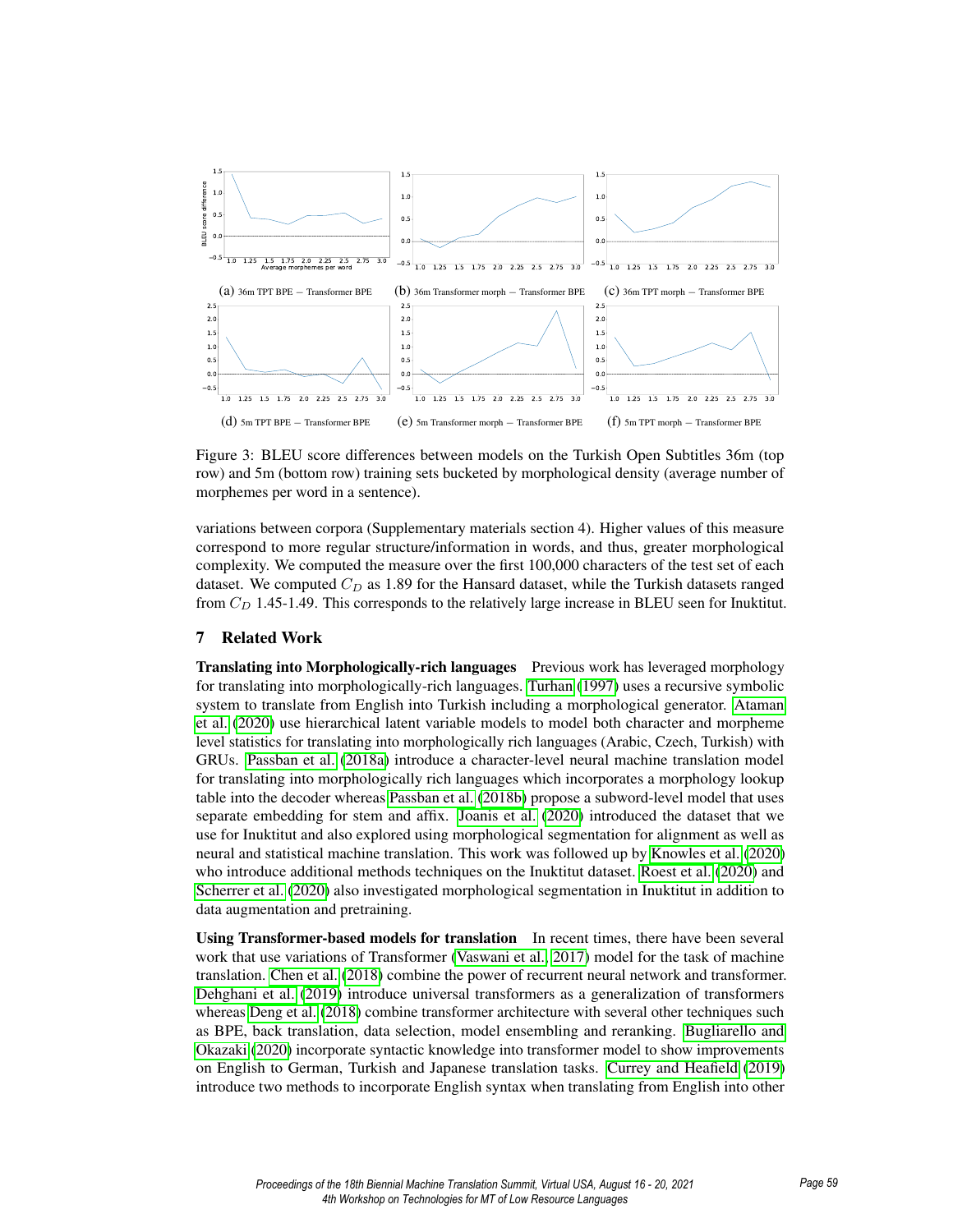languages with Transformers. Liu et al. (2020b) introduce mBART, an auto-encoder pretrained on large-scale monolingual corpora and show gains on several languages.

Using TPRs TPRs have gained traction recently with the interest in neurosymbolic computation to achieve out-of-domain generalization. They have been used in a variety of domains, including mathematical problem solving (Schlag et al., 2019), reasoning (Schlag and Schmidhuber, 2018), image captioning (Huang et al., 2018), question-answering (Palangi et al., 2018), and program synthesis (Chen et al., 2020). A separate line of work uses TPRs as an interpretation tool to understand representations in networks that do not explicitly use TPRs (McCoy et al., 2019; Soulos et al., 2020).

#### 8 Conclusion

We investigated two methods for improving translation into morphologically rich languages with Transformers. The TP-Transformer adds an additional component to Transformer attention to represent relational structure. This model had the largest improvement on smaller datasets and modest improvement on larger datasets. We also investigated morphological tokenization which had substantial improvements on small datasets and transfer learning. When used together, our methods improve on the state of the art for translation from English into Inuktitut by 8 BLEU. The models were analyzed by human evaluators to tease apart different dimensions along which our models excel; TP-Transformer had fewer morphological, word-order, and agreement issues. We analyzed the performance of our networks under varying morphological complexity and found that morphological tokenization provides a large benefit for more complex sentences.

#### References

- Akın, A. A. and Akın, M. D. (2007). Zemberek, an open source NLP framework for Turkic languages. *Structure*, 10.
- Ataman, D., Aziz, W., and Birch, A. (2020). A Latent Morphology Model for Open-Vocabulary Neural Machine Translation. In *ICLR 2020*.
- Bentz, C., Ruzsics, T., Koplenig, A., and Samardžić, T. (2016). A comparison between morphological complexity measures: Typological data vs. language corpora. In *Proceedings of the Workshop on Computational Linguistics for Linguistic Complexity (CL4LC)*, pages 142–153, Osaka, Japan. The COLING 2016 Organizing Committee.
- Bojar, O., Federmann, C., Fishel, M., Graham, Y., Haddow, B., Huck, M., Koehn, P., and Monz, C. (2018). Findings of the 2018 conference on machine translation (WMT18). In *Proceedings of the Third Conference on Machine Translation, Volume 2: Shared Task Papers*, pages 272–307, Belgium, Brussels. Association for Computational Linguistics.
- Bugliarello, E. and Okazaki, N. (2020). Enhancing machine translation with dependency-aware selfattention. In *Proceedings of the 58th Annual Meeting of the Association for Computational Linguistics*, pages 1618–1627.
- Chen, K., Huang, Q., Palangi, H., Smolensky, P., Forbus, K., and Gao, J. (2020). Mapping natural-language problems to formal-language solutions using structured neural representations. In III, H. D. and Singh, A., editors, *Proceedings of the 37th International Conference on Machine Learning*, volume 119 of *Proceedings of Machine Learning Research*, pages 1566–1575. PMLR.
- Chen, M. X., Firat, O., Bapna, A., Johnson, M., Macherey, W., Foster, G., Jones, L., Schuster, M., Shazeer, N., Parmar, N., et al. (2018). The best of both worlds: Combining recent advances in neural machine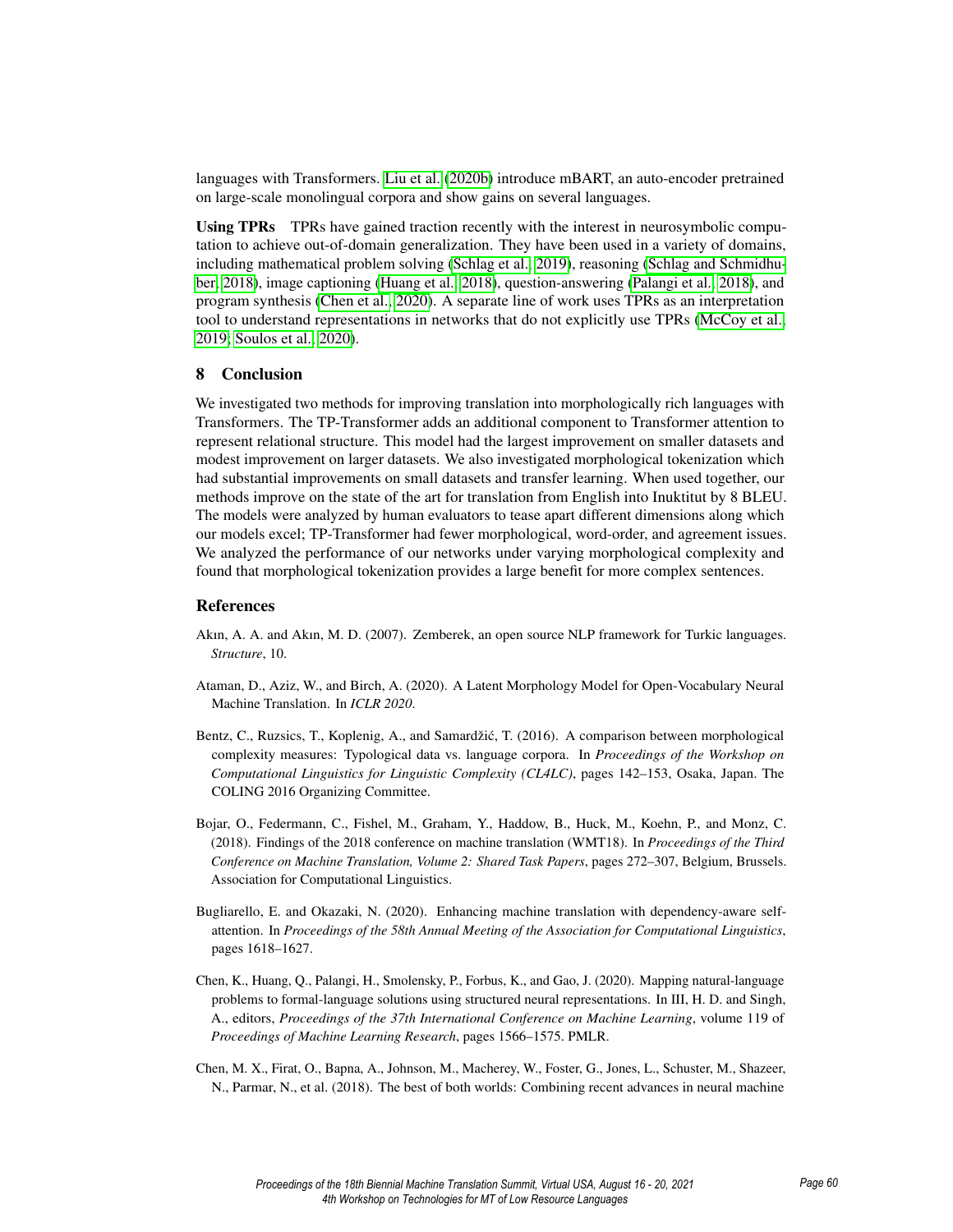translation. In *Proceedings of the 56th Annual Meeting of the Association for Computational Linguistics (Volume 1: Long Papers)*, pages 76–86.

- Currey, A. and Heafield, K. (2019). Incorporating source syntax into transformer-based neural machine translation. In *Proceedings of the Fourth Conference on Machine Translation (Volume 1: Research Papers)*, pages 24–33, Florence, Italy. Association for Computational Linguistics.
- Dalvi, F., Durrani, N., Sajjad, H., Belinkov, Y., and Vogel, S. (2017). Understanding and improving morphological learning in the neural machine translation decoder. In *Proceedings of the Eighth International Joint Conference on Natural Language Processing (Volume 1: Long Papers)*, pages 142–151, Taipei, Taiwan. Asian Federation of Natural Language Processing.
- Dehghani, M., Gouws, S., Vinyals, O., Uszkoreit, J., and Kaiser, L. (2019). Universal transformers. In *International Conference on Learning Representations*.
- Deng, Y., Cheng, S., Lu, J., Song, K., Wang, J., Wu, S., Yao, L., Zhang, G., Zhang, H., Zhang, P., et al. (2018). Alibaba's neural machine translation systems for wmt18. In *Proceedings of the Third Conference on Machine Translation: Shared Task Papers*, pages 368–376.
- Gage, P. (1994). A new algorithm for data compression. *C Users J.*, 12(2):23–38.
- Hausser, J. and Strimmer, K. (2009). Entropy inference and the james-stein estimator, with application to nonlinear gene association networks. *Journal of Machine Learning Research*, 10(50):1469–1484.
- Huang, Q., Smolensky, P., He, X., Deng, L., and Wu, D. (2018). Tensor product generation networks for deep NLP modeling. In *Proceedings of the 2018 Conference of the North American Chapter of the Association for Computational Linguistics: Human Language Technologies, Volume 1 (Long Papers)*, pages 1263–1273, New Orleans, Louisiana. Association for Computational Linguistics.
- Joanis, E., Knowles, R., Kuhn, R., Larkin, S., Littell, P., Lo, C.-k., Stewart, D., and Micher, J. (2020). The Nunavut hansard Inuktitut–English parallel corpus 3.0 with preliminary machine translation results. In *Proceedings of the 12th Language Resources and Evaluation Conference*, pages 2562–2572, Marseille, France. European Language Resources Association.
- Knowles, R., Stewart, D., Larkin, S., and Littell, P. (2020). NRC systems for the 2020 Inuktitut-English news translation task. In *Proceedings of the Fifth Conference on Machine Translation*, pages 156–170, Online. Association for Computational Linguistics.
- Kudo, T. and Richardson, J. (2018). SentencePiece: A simple and language independent subword tokenizer and detokenizer for Neural Text Processing. In *Proceedings of the 2018 Conference on Empirical Methods in Natural Language PRocessing (System Demonstrations)*, pages 66–71.
- Lison, P. and Tiedemann, J. (2016). OpenSubtitles2016: Extracting large parallel corpora from movie and TV subtitles. In *Proceedings of the Tenth International Conference on Language Resources and Evaluation (LREC'16)*, pages 923–929, Portorož, Slovenia. European Language Resources Association (ELRA).
- Liu, X., Duh, K., Liu, L., and Gao, J. (2020a). Very deep transformers for neural machine translation. In *arXiv:2008.07772 [cs]*.
- Liu, Y., Gu, J., Goyal, N., Li, X., Edunov, S., Ghazvininejad, M., Lewis, M., and Zettlemoyer, L. (2020b). Multilingual denoising pre-training for neural machine translation. *Transactions of the Association for Computational Linguistics*, 8:726–742.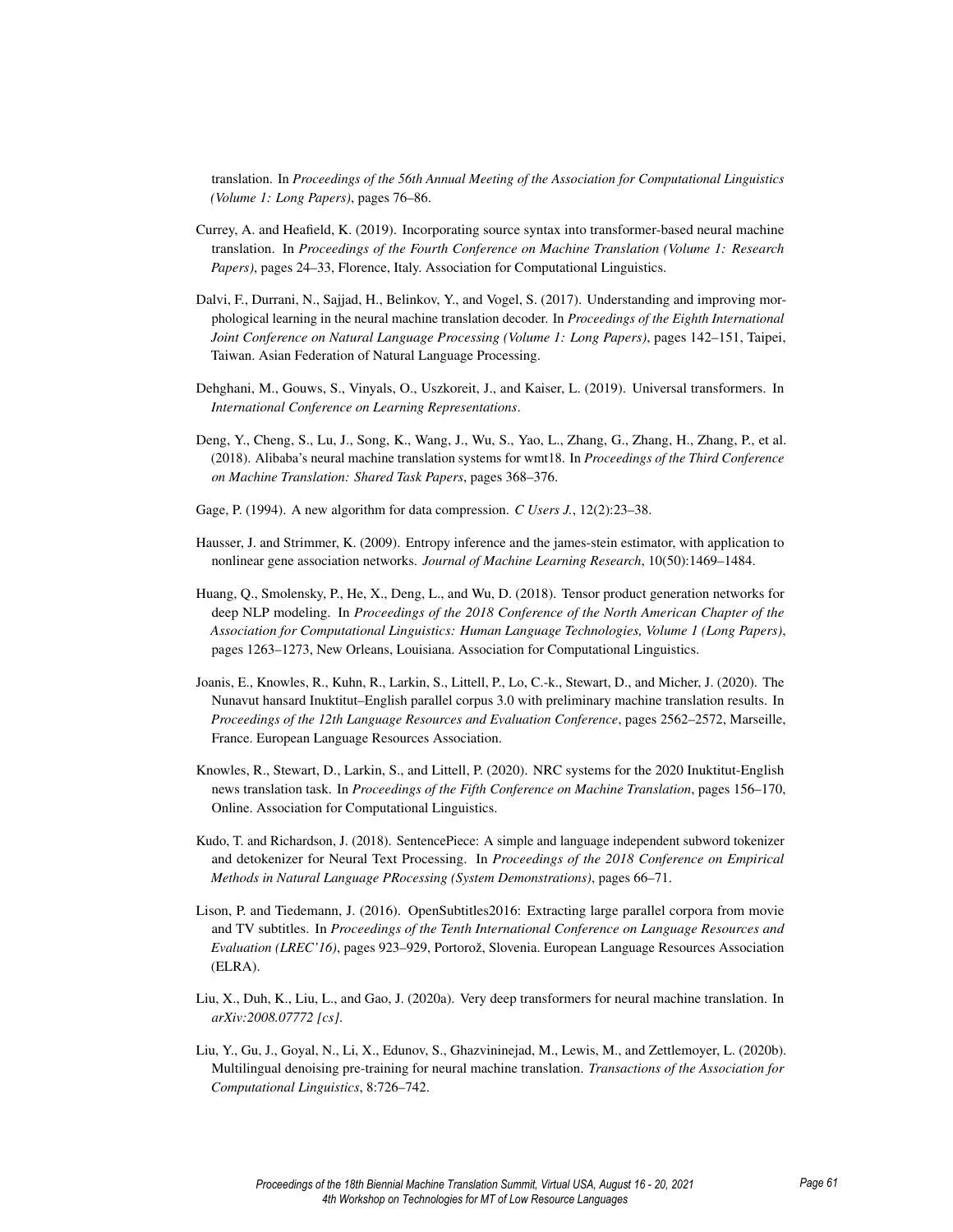- Matthews, A., Neubig, G., and Dyer, C. (2018). Using morphological knowledge in open-vocabulary neural language models. In *Proceedings of the 2018 Conference of the North American Chapter of the Association for Computational Linguistics: Human Language Technologies, Volume 1 (Long Papers)*, pages 1435–1445, New Orleans, Louisiana. Association for Computational Linguistics.
- McCoy, R. T., Linzen, T., Dunbar, E., and Smolensky, P. (2019). RNNs implicitly implement tensor-product representations. In *International Conference on Learning Representations*.
- Mielke, S. J., Cotterell, R., Gorman, K., Roark, B., and Eisner, J. (2019). What kind of language is hard to language-model? In *Proceedings of the 57th Annual Meeting of the Association for Computational Linguistics*, pages 4975–4989, Florence, Italy. Association for Computational Linguistics.
- Palangi, H., Smolensky, P., He, X., and Deng, L. (2018). Question-answering with grammaticallyinterpretable representations. In *AAAI*.
- Passban, P., Liu, Q., and Way, A. (2018a). Improving character-based decoding using target-side morphological information for neural machine translation. In *Proceedings of the 2018 Conference of the North American Chapter of the Association for Computational Linguistics: Human Language Technologies, Volume 1 (Long Papers)*, pages 58–68.
- Passban, P., Way, A., and Liu, Q. (2018b). Tailoring neural architectures for translating from morphologically rich languages. In *Proceedings of the 27th International Conference on Computational Linguistics*, pages 3134–3145.
- Perez, E., Strub, F., de Vries, H., Dumoulin, V., and Courville, A. C. (2017). Film: Visual reasoning with a general conditioning layer. *CoRR*, abs/1709.07871.
- Popović, M. (2015). chrF: character n-gram F-score for automatic MT evaluation. In Proceedings of the *Tenth Workshop on Statistical Machine Translation*, pages 392–395, Lisbon, Portugal. Association for Computational Linguistics.
- Post, M. (2018). A call for clarity in reporting BLEU scores. In *Proceedings of the Third Conference on Machine Translation: Research Papers*, pages 186–191, Belgium, Brussels. Association for Computational Linguistics.
- Roest, C., Edman, L., Minnema, G., Kelly, K., Spenader, J., and Toral, A. (2020). Machine translation for English–Inuktitut with segmentation, data acquisition and pre-training. In *Proceedings of the Fifth Conference on Machine Translation*, pages 274–281, Online. Association for Computational Linguistics.
- Scherrer, Y., Grönroos, S.-A., and Virpioja, S. (2020). The University of Helsinki and aalto university submissions to the WMT 2020 news and low-resource translation tasks. In *Proceedings of the Fifth Conference on Machine Translation*, pages 1129–1138, Online. Association for Computational Linguistics.
- Schlag, I. and Schmidhuber, J. (2018). Learning to reason with third order tensor products. *Advances in neural information processing systems*, 31:9981–9993.
- Schlag, I., Smolensky, P., Fernandez, R., Jojic, N., Schmidhuber, J., and Gao, J. (2019). Enhancing the transformer with explicit relational encoding for math problem solving. *arXiv preprint arXiv:1910.06611*.
- Sennrich, R. and Haddow, B. (2016). Linguistic input features improve neural machine translation. In *Proceedings of the First Conference on Machine Translation: Volume 1, Research Papers*, pages 83–91, Berlin, Germany. Association for Computational Linguistics.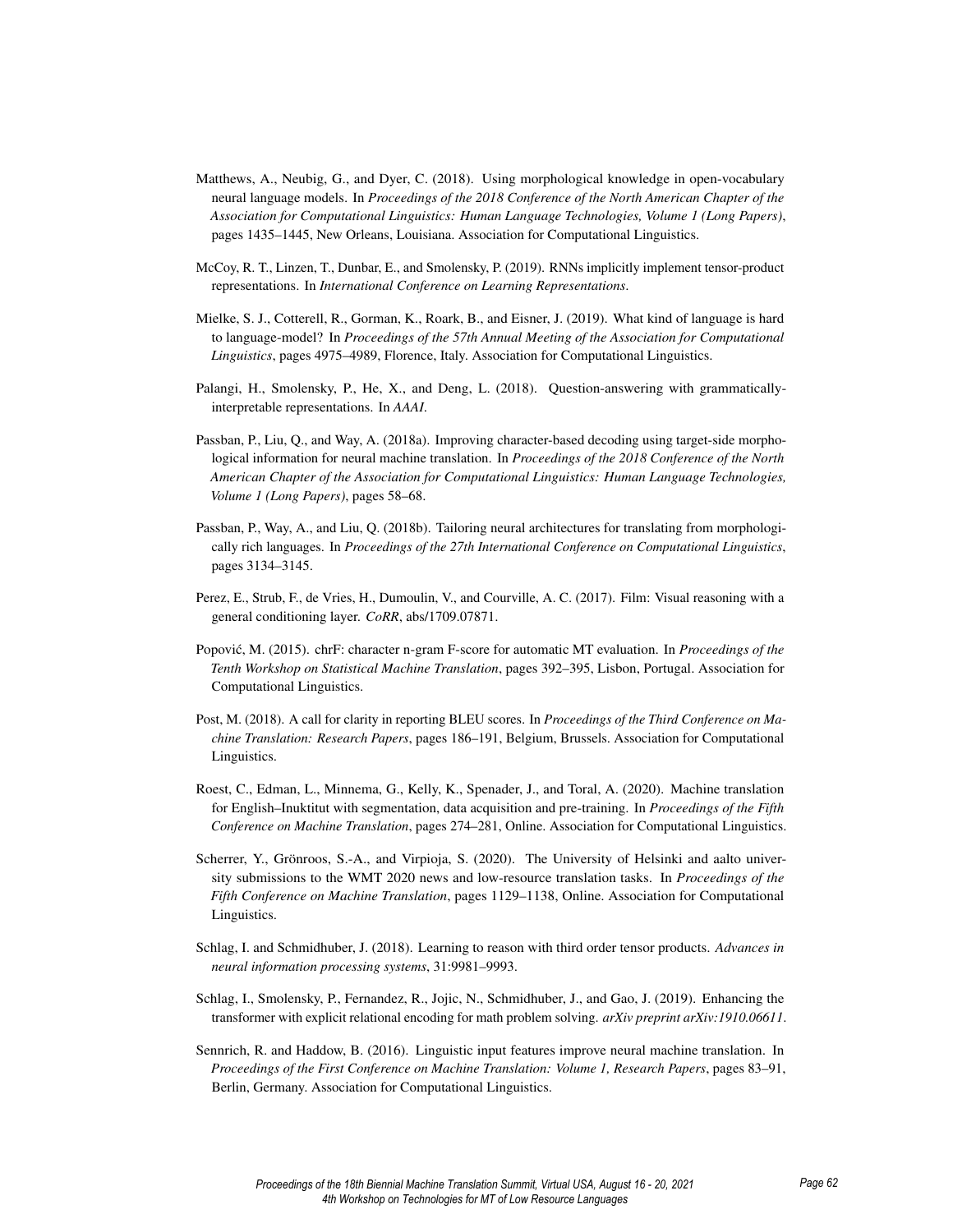- Sennrich, R., Haddow, B., and Birch, A. (2016). Neural machine translation of rare words with subword units. In *Proceedings of the 54th Annual Meeting of the Association for Computational Linguistics (Volume 1: Long Papers)*, pages 1715–1725, Berlin, Germany. Association for Computational Linguistics.
- Shaw, P., Uszkoreit, J., and Vaswani, A. (2018). Self-attention with relative position representations. In *Proceedings of the 2018 Conference of the North American Chapter of the Association for Computational Linguistics: Human Language Technologies, Volume 2 (Short Papers)*, pages 464–468, New Orleans, Louisiana. Association for Computational Linguistics.
- Shazeer, N. and Stern, M. (2018). Adafactor: Adaptive learning rates with sublinear memory cost. volume 80 of *Proceedings of Machine Learning Research*, pages 4596–4604, Stockholmsmässan, Stockholm Sweden. PMLR.
- Smolensky, P. (1990). Tensor product variable binding and the representation of symbolic structures in connectionist systems. *Artificial intelligence*, 46(1-2):159–216.
- Soulos, P., McCoy, R. T., Linzen, T., and Smolensky, P. (2020). Discovering the compositional structure of vector representations with role learning networks. In *Proceedings of the Third BlackboxNLP Workshop on Analyzing and Interpreting Neural Networks for NLP*, pages 238–254, Online. Association for Computational Linguistics.
- Turhan, C. K. (1997). An english to turkish machine translation system using structural mapping. In *Proceedings of the Fifth Conference on Applied Natural Language Processing*, ANLC '97, page 320–323, USA. Association for Computational Linguistics.
- Vaswani, A., Shazeer, N., Parmar, N., Uszkoreit, J., Jones, L., Gomez, A. N., Kaiser, L., and Polosukhin, I. (2017). Attention is all you need. *Advances in Neural Information Processing Systems*, abs/1706.03762.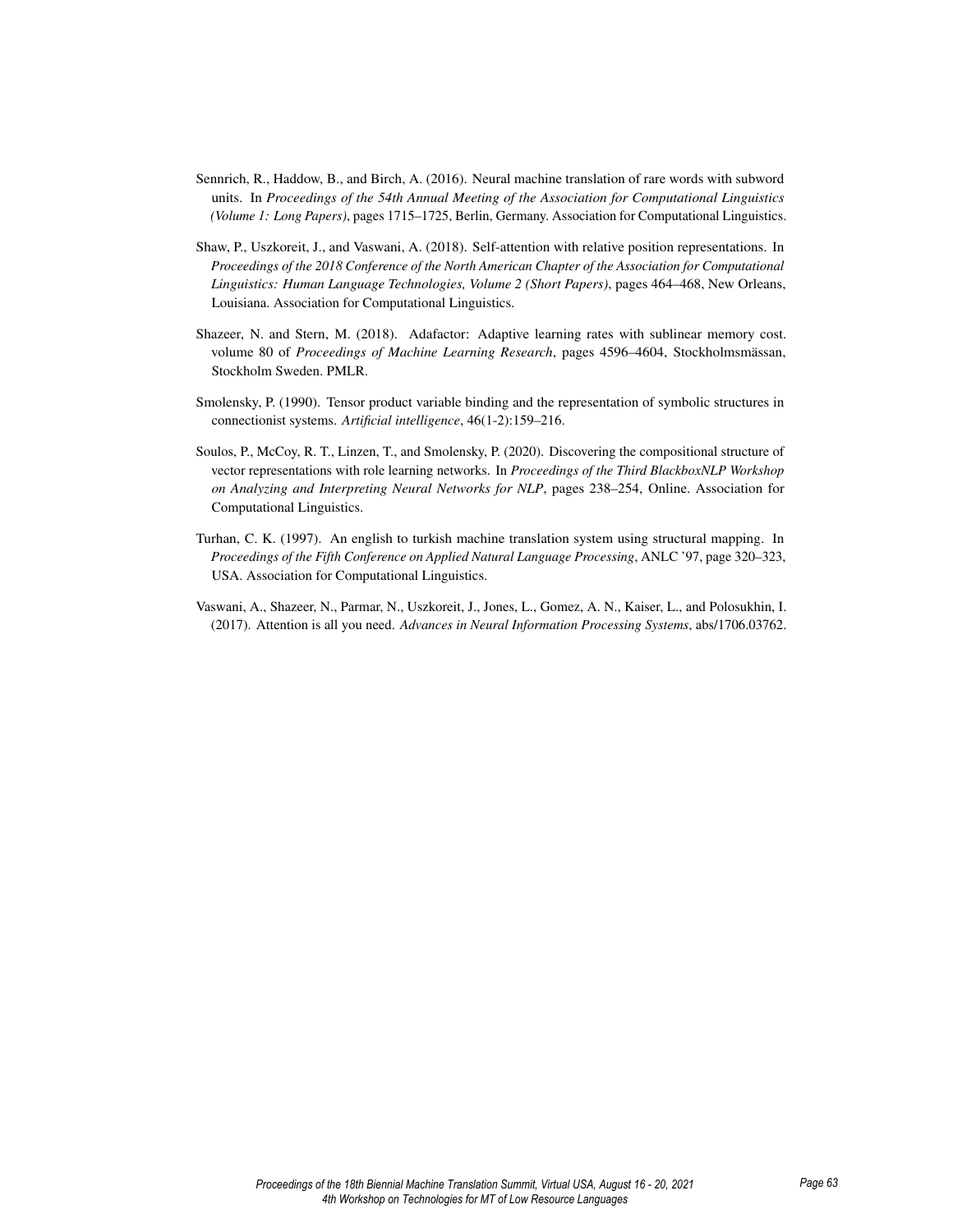# Appendix

# A Model Training Parameters

Both the standard Transformer and the TP-Transformer (TPT) use 6 layers and 8 heads per layer. TPT has key/value/query/role dimensions of 64, whereas the standard Transformer has key/value/query dimensions of 80. The reason for this increase is so that the resulting models match in terms of parameter count, and we add parameters are the most homologous area. The standard Transformer has 74,375,936 parameters, and the TP-Transformer has 74,385,152 parameters. Both networks use a token dimension of 512, a feedforward dimension of 2048, and 32 relative positioning buckets Shaw et al. (2018). The input vocabulary size is 50,000. We set a training batch size of 80 per GPU and used the Adafactor Shazeer and Stern (2018) optimizer with square root learning rate decay. Throughout the model, we used a commonly used dropout rate of .1.

# B Computing Resources

The models were all trained with 8 Tesla V100 GPUs. The models trained on the small Hansard and Open Subtitles 1.4m datasets converged in about 8 hours. The larger Open Subtitles 5m models coverged in around 40 hours, and the Open Subtitles 32m models coverged in 15 days.

# C Corpora Morphological Complexity

Studies have considered what corpus-based measures are correlated with linguistic measures of morphological complexity. Most notably, Bentz et al. (2016) found several corpus-based measures that correlate strongly with complex morphological typology. This measure computes the regularity of structure within words by taking the character-level entropy of the corpus and subtracting that from the entropy of a "masked" version of the corpus, where all non-whitespace characters have been replaced with random samples from the uniform distribution over the characters in the corpus. Rather than the approximation used in Bentz et al. (2016) for character-level entropy, we directly computed the character-level Shannon's entropy using a James-Stein shrinkage estimator as in Hausser and Strimmer (2009).

# D Morphological parser process

For each target language, its parser was used to insert morpheme boundaries into all multi-morphemic words in the dataset. Due to the comparatively low level of morphological complexity of the English source data, no parsing of English words was conducted. From here, each SentencePiece tokenizer's vocabulary was built over a dataset's training data (both the source and target language) with a target size of 50,000 vocabulary items. SentencePiece allows the user to specify special characters that cannot be crossed when constructing subword tokens, both during training of the tokenizer and during tokenization of a sentence. The symbol used to represent morpheme boundaries was specified as such a special symbol. As a result, morpheme boundaries in Turkish and Inuktitut (as identified by their respective parsers) always served as subword token boundaries.

Each SentencePiece tokenizer's vocabulary was built over a dataset's training data (both source and target language) with a target size of 50,000 vocabulary items. This tokenization method (which we label simply 'BPE') relies only on character frequencies and incorporates no morphological information, so many multi-morphemic words may each be assigned to a single token, and there is no guarantee that a word's subword boundaries align with its morpheme boundaries.

# E CHRF Results

The same models used to measure BLEU scores are also tested using CHRF (Popović, 2015). The results are shown in Tables 7, 8, and 9.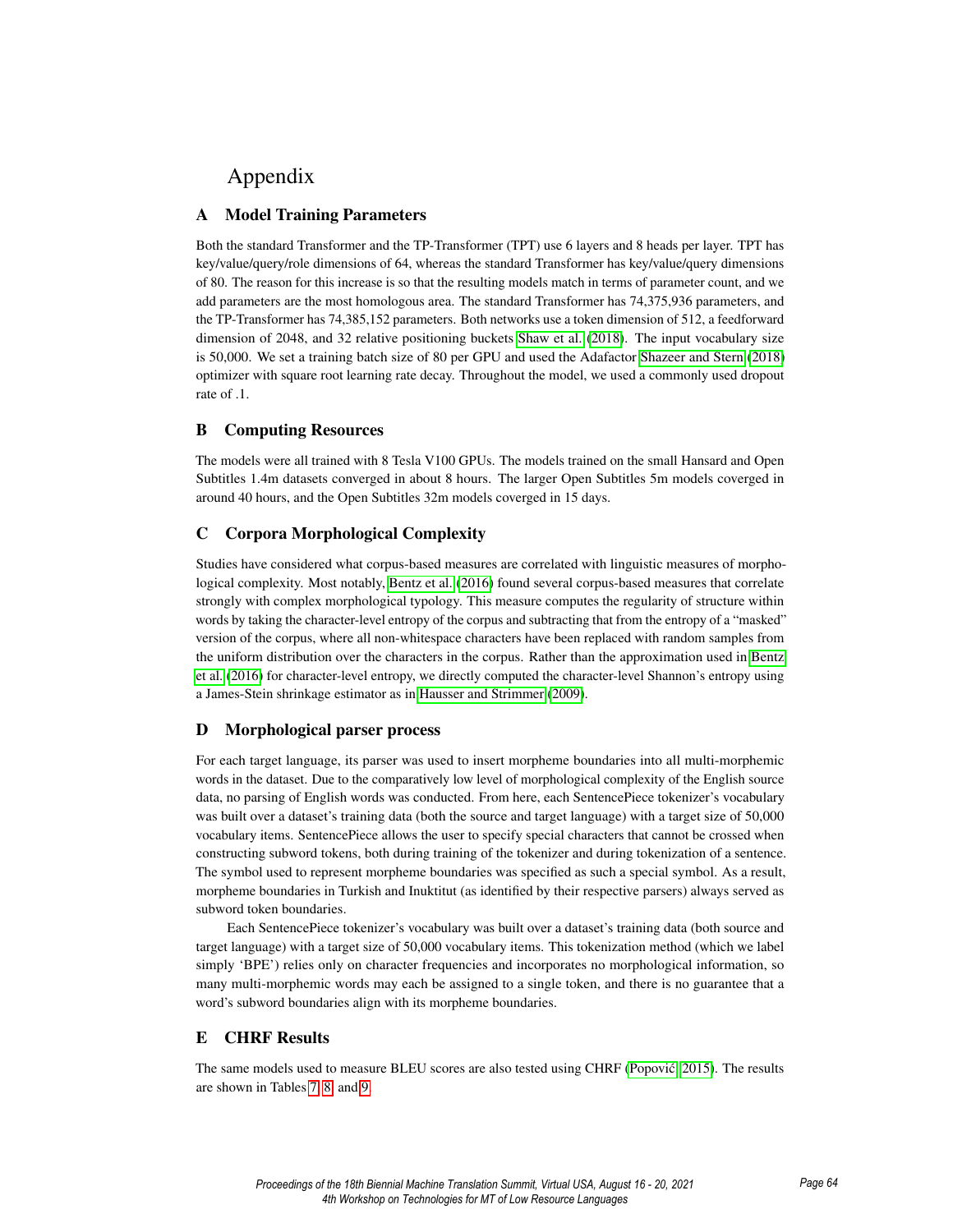|                  | <b>Transformer</b> | <b>TP-Transformer</b> |
|------------------|--------------------|-----------------------|
| 1.4 <sub>m</sub> | $.351 \pm .005$    | $.365 \pm .004$       |
| 1.4m morph       | $.438 \pm .001$    | .440 $\pm .001$       |
| 5m               | .461               | .463                  |
| 5m morph         | .467               | .469                  |
| 36m              | .486               | .488                  |
| 36m morph        | .490               | .492                  |

Table 7: CHRF scores on the test set of Open Subtitles separated by training set size and tokenization method. For the 1.4m runs, we show the mean and standard deviation of three randomly initialized models. The larger datasets only have one run each due to computational resource reasons.

|           | <b>Transformer</b> | TP-Transformer |
|-----------|--------------------|----------------|
| 5m        | .502               | .502           |
| 5m morph  | .509               | .514           |
| 36m       | .532               | .537           |
| 36m morph | .540               | .543           |

Table 8: CHRF scores on the test set of SETimes from models pretrained on OpenSubtitles (5m) and finetuned on SETimes (200K) divided by training set size and tokenization.

## F Annotator Questions

We ask annotators the following questions:

Morphology: "*Which of the two sentences has more morphological issues (i.e. incorrect suffixes*)?" and let annotators choose from A, B, Both or None.

Word-order: "*Which of the two sentences has word-order issues?*" and let annotators choose from A, B, Both or None.

Agreement: "*Which of the two sentences has more agreement errors between the subject/object*

Transformer TP-Transformer BPE  $.498 \pm .011$   $.513 \pm .003$ Morphological  $.526 \pm .007$   $.539 \pm .006$ 

Table 9: CHRF scores on the test set of Inuktitut divided by tokenization. We show the mean and standard deviation of three randomly initialized models.

*and the verb (i.e. the suffixes for the verbs and/or the nouns do not agree with each other)?*" and let annotators choose from A, B, Both or None.

Fluency: "*Which of the two sentences is more fluent i.e. reads more like it was written by a native Turkish speaker?*" and let annotators choose from A, B, Both are equally fluent.

## G Output analysis

Here we present an error analysis of a few sample translations from Transformer and TPT models. We group errors according to the aspects used to perform human-based evaluation in §5.2. Table 10 shows the result of this analysis. Under fluency issues, Transformer introduces an unnecessary word 'zamaninda' making it less fluent compared to the TPT translation. Under meaning preservation, the translation by Transformer incorrectly suggests "in exchange for money" whereas TPT correctly preserves the meaning. Under agreement issues, TPT includes incorrect use of first person suffix whereas Transformer does not

| Proceedings of the 18th Biennial Machine Translation Summit, Virtual USA, August 16 - 20, 2021 |  |
|------------------------------------------------------------------------------------------------|--|
| 4th Workshop on Technologies for MT of Low Resource Languages                                  |  |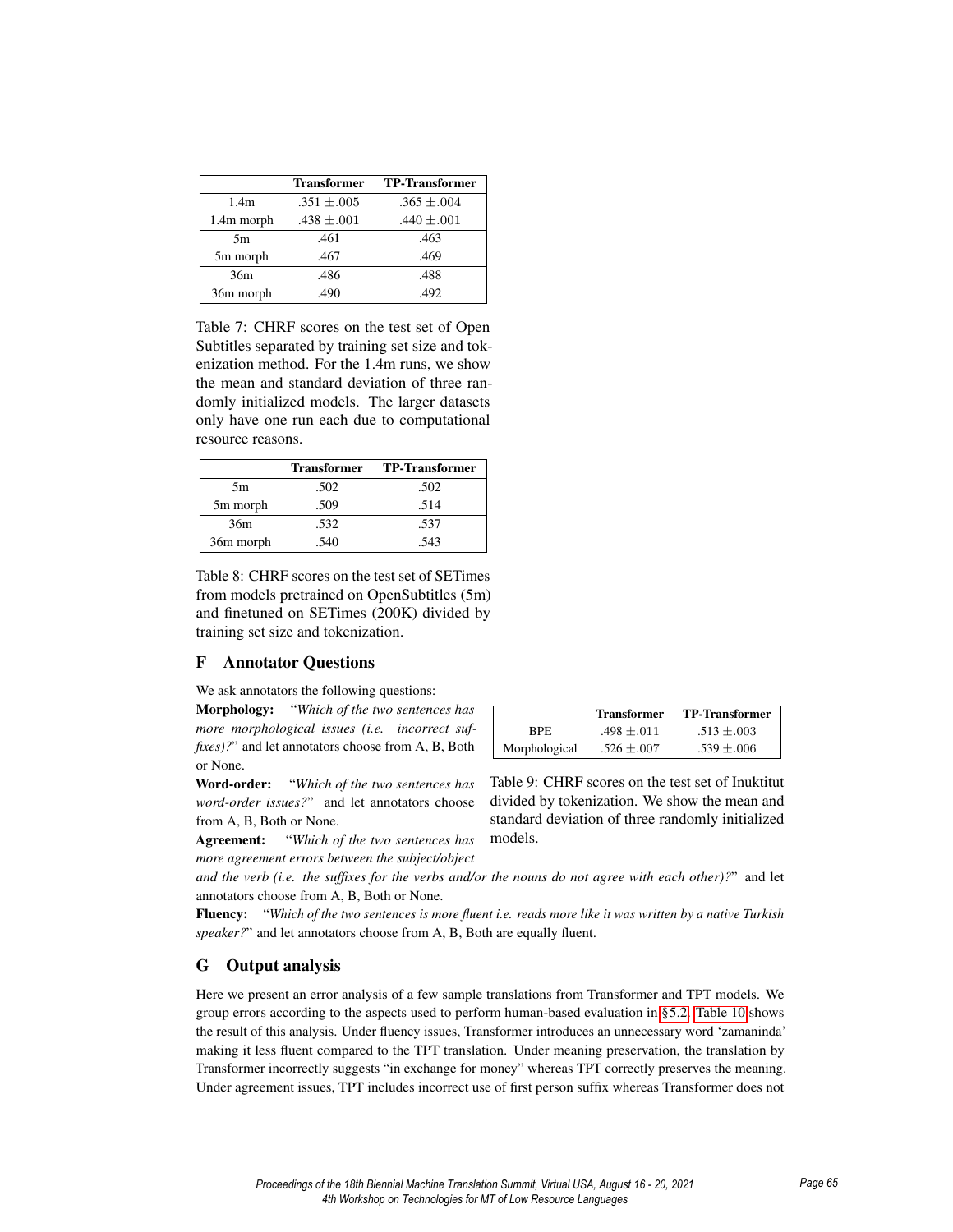|                            | <b>Fluency Issues</b>                                                                                 |
|----------------------------|-------------------------------------------------------------------------------------------------------|
| English                    | "I want to carry on living," he said at the time of the CPJ award.                                    |
| Turkish Transformer        | CPJ ödülünün zamanında konuşan Jovanoviç, "Yaşamak istiyorum." dedi.                                  |
| Turkish TPT                | CPJ ödülünde konuşan bakan, "Yaşamayı sürdürmek istiyorum." dedi.                                     |
| Reason                     | unnecessary use of the word 'zamaninda'.                                                              |
|                            | <b>Meaning Preservation</b>                                                                           |
| English                    | Some say you chose Turkey for money.                                                                  |
| Turkish Transformer        | Bazıları Türkiye'yi <b>para karşılığında</b> seçtiğinizi söylüyor.                                    |
| Turkish TPT                | Bazıları, para için Türkiye'yi seçtiğinizi söylüyorlar.                                               |
| Reason                     | "para karşılığında" suggests 'in exchange for money'                                                  |
|                            |                                                                                                       |
|                            | <b>Subject to verb agreement Issues</b>                                                               |
| English                    | Maybe because I go to bed listening to the message you left, saying how much you liked<br>missing me. |
| <b>Turkish Transformer</b> | Belki de yatağa gidip, beni özlemeyi ne kadar sevdiğini söyleyen mesajını dinlediğim için.            |
| Turkish TPT                | Belki de yatağa gidip bıraktığın mesajı dinleyip beni özlediğini söy-le-di-ğ-im için.                 |
| Reason                     | incorrect use of first person ('-im') instead of second person ('-in')                                |
|                            | <b>Morphology Issues</b>                                                                              |
| English                    | So far we have not received any news nor found any clues.                                             |
| <b>Turkish Transformer</b> | Şimdiye kadar hiçbir haber alamadık ve hiçbir ipucu bulamadık                                         |
| <b>Turkish TPT</b>         | Bugüne kadar ne haber aldık ne de ipucu bul-a-ma-dı-k                                                 |

Table 10: Sample outputs showing issues relating to fluency, meaning preservation, agreement and morphology from Transformer and TPT models.

have any subject to verb agreement issues. Under morphology issues, TPT incorrectly includes a negation suffix making the sentence a double negative whereas Transformer correctly translates the English sentence.

Table 11 includes analysis of some additional sample outputs from Transformer and TPT models. Under morphology issues, Transformer includes an unnecessary plural suffix. The TPT translation is okay but would have been better with the addition of the '-mu' suffix. Under meaning preservation, Transformer incorrectly translates "Bank of England" as "Bank of England", thus losing out on the meaning. Whereas TPT correctly translates that named entity into Turkish. Under tense issues, Transformer uses an incorrect past tense suffix whereas TPT correctly preserves the tense of the English sentence. Under repetition issues, Transformer repeats a word which is not required in written-language but might be okay in spoken-language.